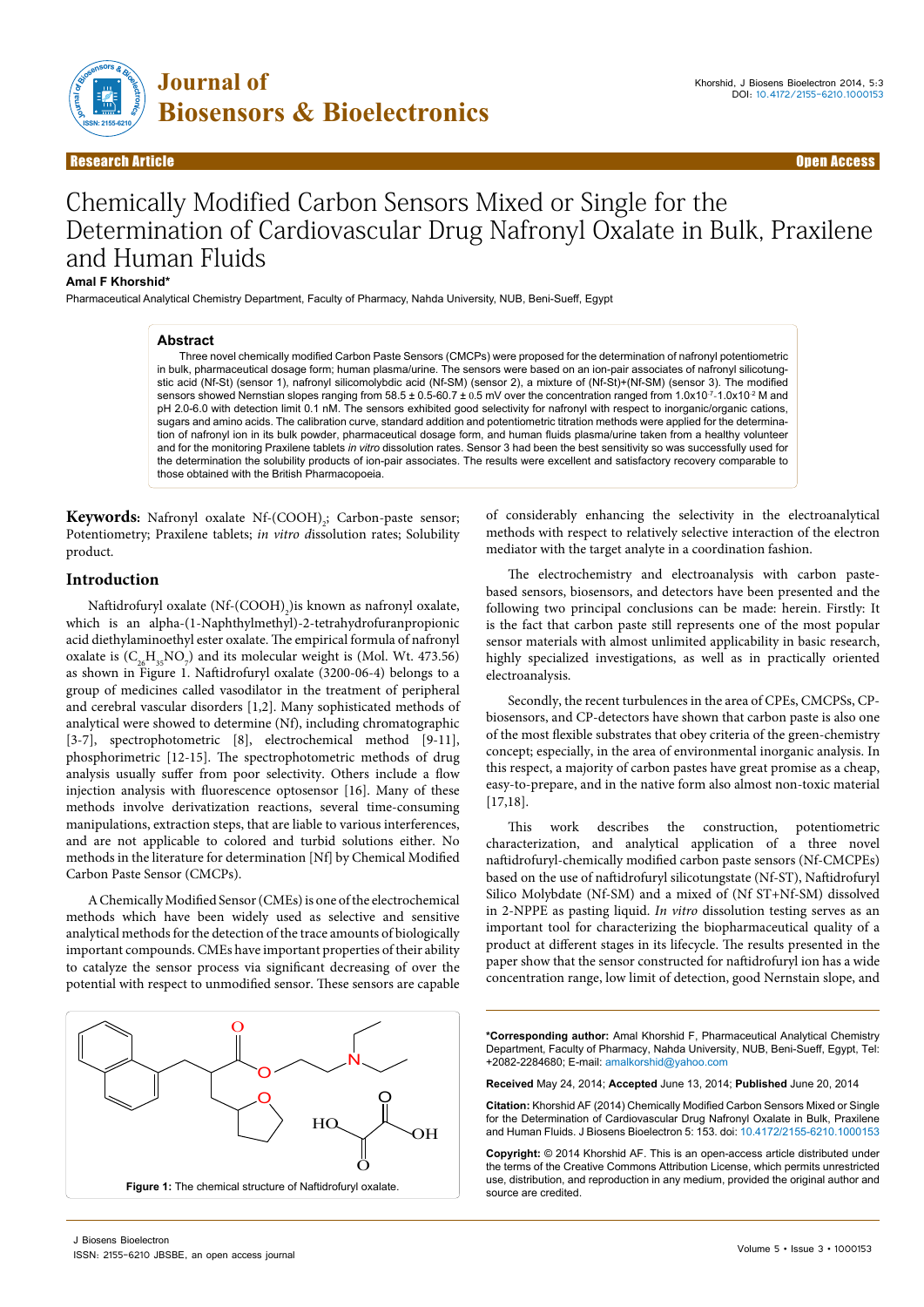high selectivity over a wide variety of other cations and compared with sensors previously reported [9-11]. In addition, the determination of solubility products of the sparingly soluble naftidrofuryl salts based on CMCPs fabricated in the laboratory and was compared with the solubility products determined by potentiometric/conductimetric method.

## **Materials and Methods**

## **Reagents and materials**

All reagents used were chemically pure grade. Doubly distilled water was used throughout all experiments. Naftidrofuryl oxalate and its pharmaceutical preparation (Praxilene tablets, 200 mg/tablet) were provided by MinaPharm-Egypt under license of MERK France. Graphite powder, dibutyl phthalate (DBP), dioctyl phthalate (DOP), tributyl phthalate (TBP), tricresyl phosphate (TCP), 2-nitrophenyl phenyl ether (2-NPPE), silicotungestic acid (STA), silicomolybdic acid (SMA) were selective products from Aldrich.

Chloride solution with 0.5 M of each of the following cations:  $K^*$ , Na<sup>+</sup>, NH<sub>4</sub><sup>+</sup>, Ni<sup>2+</sup>, Co<sup>2+</sup>, Cu<sup>2+</sup>, Zn<sup>2+</sup>, Ba<sup>2+</sup>, Mn<sup>2+</sup>, Cr<sup>3+</sup>, Mg<sup>2+</sup>, and Fe<sup>3+</sup> solutions were obtained from Merck. Glucose anhydrous, lactose monohydrate, maltose, urea, ascorbic acid, aspirin, L-threonine, L-lysine, L-cystine, and L-glycine were obtained from Aldrich. Plasma was used within 24 h and provided by VACSERA (Giza, Egypt) while urine samples were obtained from healthy volunteers. Corn oil, sodium hydroxide and hydrochloric acid are from chemical stores, (Giza-Egypt).

#### **Apparatus**

**The Electrochemical system:** The potentiometric measurements were carried out at 25 ± 1° C with a Jenway 3515 digital pH/mV meter with a WTW-packed saturated calomel sensor (SCE) was used as an external reference sensor. The electrochemical system was as follows: CMCPS/test solution//SCE. The dissolution was studied using USP XXXII [19] method with apparatus II [20], which was provided *in vitro* dissolution testing for controlled/modified-release preparations, and more uniform flow profile. The apparatus used for this purpose is model "SR8Plus", CA USA Hanson Research; with number "73-100- 116" and the spectrophotometer double beam instrumentUV-1800 Shimadzu (Japan).

**Preparation of ion-pair:** The ion-exchangers, naftidrofuryl silicotungstate (Nf-ST), naftidrofuryl silicomolybdate (Nf-SM) were prepared by addition of 50 ml of 1.0x10-2 M naftidrofuryl oxalate Nf-  ${\rm (COOH)}_{\rm 2}$  solution to 50 ml of 2.5x10 $^{\rm 3}$  M STA and SMA. The resulting precipitates were left in contact with their mother liquor overnight to assure complete coagulation. The precipitates were washed thoroughly with distilled water, then filtered and dried at room temperature and ground to fine powder. The resulting precipitates were left in contact with their mother liquor overnight to assure complete coagulation. The formation and purity of the ion-pairs and ion-associates, chemical compositions of the precipitates were checked by elemental analysis for carbon, hydrogen and nitrogen at the Micro Analytical Center, Faculty of Science, Cairo University.

**Preparation of carbon paste sensors:** Chemically modified carbon paste sensors (CMCPS-Nf) were prepared as previously described [21]. The sensor was used directly for potentiometric measurements without preconditioning requirements. A fresh surface of the paste was

obtained by squeezing more out. The surplus paste was wiped out and the freshly exposed surface was polished on a paper until the surface showed shiny appearance.

**Effect of pH on the sensor potential**: The effect of pH of the test solution in batch measurements, on the potential values of the sensor system in solutions of different concentrations (1.0x10<sup>-3</sup>, 1.0x10<sup>-4</sup> and  $1.0x10^{-5}$  M) of the Nf-(COOH)<sub>2</sub> was studied. Aliquots of the drug solution (50 ml) were transferred to 100 ml titration cell and the tested ion-selective sensor in conjunction with the calomel reference sensor, and a combined glass sensor were immersed in the same solution. The mV and pH readings were simultaneously recorded. The pH of the solution was varied over the range of 1.0-10.0 by addition of very small volumes of 2 M HCl and/or (0.1-1.0 M) NaOH solution. The mV-readings were plotted against the pH-values for the different concentrations.

**Temperature effect on the sensor:** The study of thermal stability of the sensors, calibration graphs were constructed at different test solution-temperatures covering the range 25-50˚C. The slope, the standard sensor potentials (E°), usable concentration ranges, and response time of the sensors corresponding to each temperature were reported.

**Sensors selectivity:** The matched potential method is unique in that it depends neither on the Nicolsky-Eisenman equation nor on any of its modifications. This method was recommended in 1995 by IUPAC as a method that gives analytically relevant practical selectivity coefficient values. To determine the selectivity coefficients of different interfering ions for the studied sensors, a reference solution  $(a_1)$  is added an amount of the drug to give a final concentration of  $(a_{A}^{\dagger})$ , the shift in potential change (ΔΕ) is thus measured. To a reference solution containing the same concentration  $(a_1)$ , a certain amount of interference ion that cause the same  $(\Delta E)$  value is thus determined (Aj ). The following equation is used to calculate the selectivity values of  $\log K_{\rm Nf, J^{z+}}^{\rm pot}$  [22,23].

$$
K_{Nf,J^{Z+}}^{POT} = \frac{(a_A^{\ -} - a_{drug}))}{a_j}
$$

Where:  $a_A$ <sup>-</sup> is the initial concentration of drug,  $a_{\text{drive}}$  is the activity of the added drug and a is the activity of the added interfering ion producing the same increase in potential.

In addition, the separate solutions method (SSM) was used. Two values of potential were determined for the same drug concentration and the interferents. The selectivity values of  $\log K_{Nf, J^{z+}}^{pot}$  are calculated using the following equation [24]

$$
\log K^{\text{pot}}_{Nf,J^{z^*}} = \frac{E_2 - E_1}{S} + \log \left[ Drug \right] - \log \left[ J^{z^+} \right]^{1/z}
$$

Where:  $E_1$  and  $E_2$  are the sensor potentials of 10<sup>-3</sup> M solution of each of the Nf drug and interfering cation,  $J^{z+}$ , respectively and S is the slope of the calibration graph.

#### **Determination by Standard addition method**

**In bulk powder:** The potentiometric determination by the standard additions method was applied, in which a known incremental change is made through the addition of standard solution of the sample. This was achieved by adding known volumes of standard Nf-(COOH) $_{\rm _2}$  drug solution to 50 ml water containing different amounts of the investigated drug in its pure state. The change in mV reading was recorded for each increment and used to calculate the concentration of the drug in sample solution using the following equation [24]: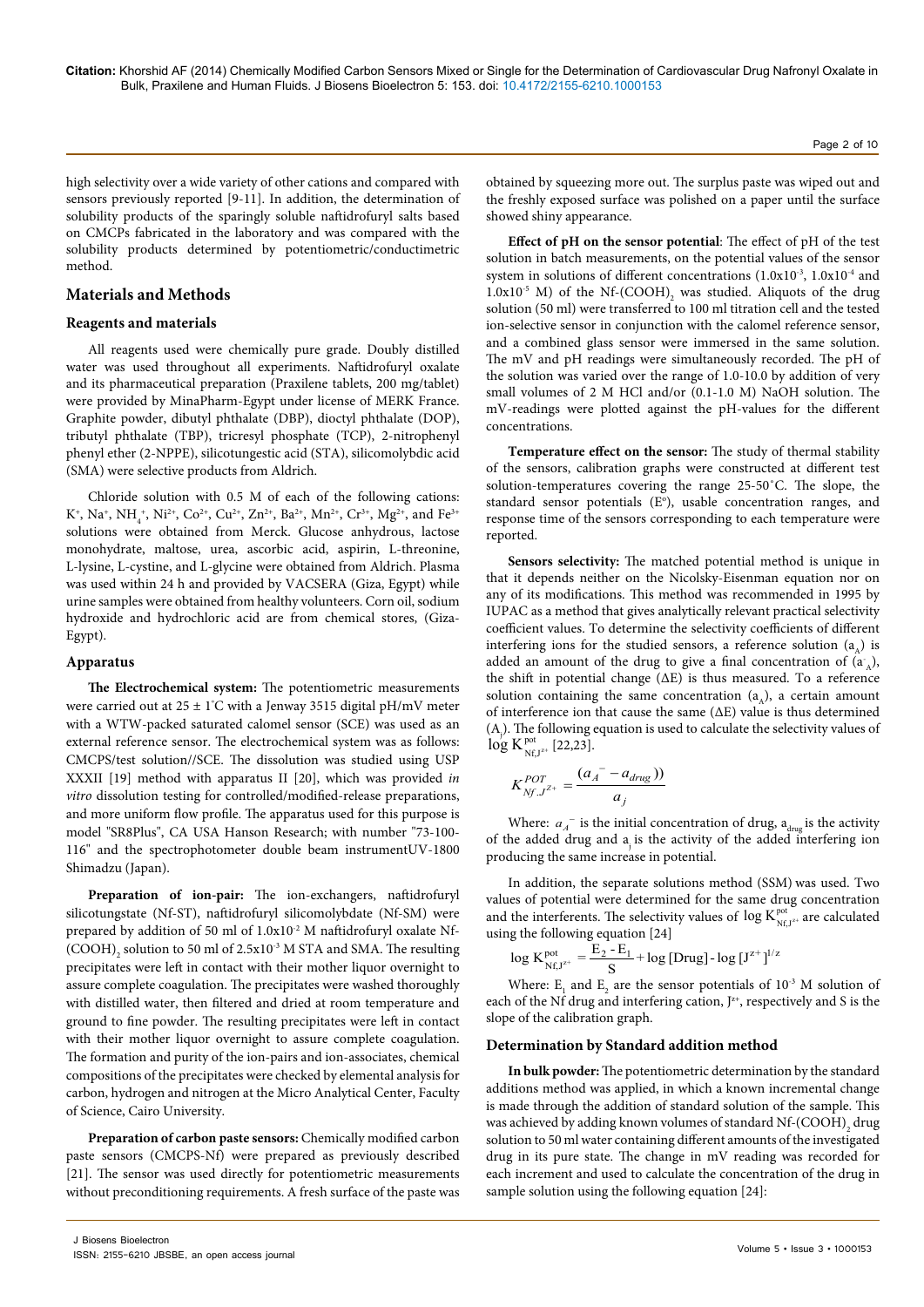$$
C_X = C_s \left(\frac{V_s}{V_X + V_S}\right) \left(10^{n(\text{ME}/S)} - \frac{V_X}{V_S + V_X}\right)^{-1}
$$

Where  $C_x$  is the concentration to be determined,  $V_x$  is the volume of the original sample solution,  $V_s$  and  $C_s$  are the volume and concentration of the standard solution added to the sample to be analyzed, respectively, ΔΕ is the change in potential after addition of certain volume of standard solution, and S is the slope of the calibration graph.

**In dosage form:** For analysis of tablets of drug, the contents of five coated (Praxilene tablets, 200 mg/tablet) were powdered and an accurately weighed (200-250 mg) portion from each was mixed with 50 ml doubly distilled water, shaken in a mechanical shaker for about 30 min and filtered into a 100 ml volumetric flask, the solution was completed to the mark with doubly distilled water and shaken. Different volumes of the solution (1.0-10 ml) were taken and subjected to the standard additions technique of the potentiometric determination.

**In human fluids:** In spiked human plasma three of centrifugation 20 ml stoppered shaking tubes containing 0.5 ml  $\mathrm{Nf}\text{-}\mathrm{(COOH)}_{2}$  drug solution from the concentration  $1x10^{-3}$ ,  $1x10^{-4}$  and  $1x10^{-5}$  M and spiked with 4.5 ml plasma separately to each tube. An acetate buffer pH 4 was added to the plasma until adjusted the pH. The modified sensor was immersed in conjunction with the calomel electrode in these solutions and then washed with water between measurements. The emf produced for each solution was measured by the proposed sensor, and the concentration of Nf-(COOH)<sub>2</sub> drug was determined from the corresponding sensor calibration and standard addition methods.

In spiked urine five ml urine were putted to a 100 ml volumetric flask and spiked with different quantities of the concentrations from  $1.0x10^{-6}$  to  $5.0x10^{-4}$  M drug Nf-(COOH)<sub>2</sub> drug then left stirred for 5 min, completed to the mark with doubly bidistilled water. A small volume of 0.01 M HCl (0.1-2.0 ml) was added to adjust the pH ranging from 4 to 5. This spiked urine was subjected to the standard addition method for drug determination.

#### **Determination by potentiometric titrations**

An aliquot of the  $\mathrm{Nf}\text{-}\mathrm{(COOH)}_{2}$  drug containing different weights ranging from 4.73-47.36 mg was dissolved into 50 ml by bidistilled water, the resulting solutions were titrated against 0.0025 M SMA and 0.0025 M STA using the corresponding sensor(s). The end points were determined from the conventional S-shaped curves by the first and second derivative plots. The same procedure was applied for the tablets.

**Content uniformity assay of Praxilene tablets:** A tablet of Praxilene, (200 mg/tablet) was immersed in the measuring flask for measuring each sensor was immediately putted in the sample solution three times and then washed between each individual measurement with distilled water to reach steady potential. The content uniformity was evaluated from the calibration graph by using the mean potential. For the spectrophotometric measurements by employing UV absorbance  $\lambda$  max 283 nm with the standard solution.

**Determination of the solubility product constant:** About 0.5 g portion of each ion-associate  $Nf_4$ -ST and  $Nf_4$ -SM was added to 50 ml distilled water. The solution were shaken for about 24 h and left to stand for a week to attain a stable equilibrium. Then, each saturated solution was decanted to a dry beaker and the equilibrium concentration of drug ion present was determined potentiometriclly using the corresponding sensors by the standard additions method, and hence the solubilities

and the solubility product constants of the ion associates were calculated. The conductivity of these solutions were measured at 25°C and the specific conductivities  $(\lambda_0)$ , corrected for the effect of solvent, were calculated and used to obtain the equivalent conductivities  $(\lambda)$ of these solutions. Straight line plots of  $\lambda$  versus  $\sqrt{\lambda}$  were constructed and  $\lambda_{\rm 0\,Nf\text{-}(COOH)}$  ,  $\lambda_{\rm 0\,STA}$  and  $_{\rm 0\, SMA}$  were determined from the intercept of the respective line with the  $\lambda$ -axis. The activity coefficients of the ions employed were taken as unity because all the solutions were sufficiently

dilute. The values of  $\ \lambda_{_0}$  (Nf-ST) and  $\lambda_{_0}$  (Nf-SM) were calculated using Kohlrausch's law of independent migration of ions [25].

The solubility (S) and solubility product  $(K_n)$  of a particular ion associate were calculated using the following equations:

$$
S = K_s x 1000 \lambda_{\text{o (ion-associated)}}
$$

 $K_{sp}$ =256 S<sup>5</sup> for 1:4 ion-associates

Where  $K_s$  is the specific conductivity of a saturated solution of the ion associate, determined at 25°C and corrected for the effect of solvent. The saturated solution was made by stirring a suspension of the solid precipitate in distilled water for 60 min and then leaving it for 24 h at 25°C before measuring the conductivities.

**Dissolution:** One tablet of Praxilene, (200 mg/tablet) was placed in one vessel of tablet dissolution instruments apparatus 2 (paddle method). *In vitro* release study, the testing liquids, prepared from gastric media permit the dissolution medium pH 1.2 (900 ml of 0.01M HCl) was maintained at  $37 \pm 0.5^{\circ}$ C for 2 h. The dissolution speed of the naftidrofuryl tablet is measured with gentle agitation (60 rpm), to come close to physiological conditions (coated tablet). At intervals time, the investigated sensor in conjunction with (SCE) reference sensor recorded the potential values and the amount of releasing was calculated from the calibration graph.

For the spectrophotometric measurements, 5.0 ml aliquots of the dissolution solution were withdrawn, filtered, diluted with 0.01M HCl and the concentration of samples was analyzed using UV spectrophotometer (1800, Shimadzu, Japan) and the absorbencies were measured at  $\lambda$  max 283 nm. A calibration graph was used for drug release calculation.

# **Result and Discussion**

#### **The nature of binder and the effect of composition**

It is well known that, the sensitivity and linearity for a given CMCPs depend significantly on the nature with the amount of the modifier in the paste and the ratios of ion-exchanger(s)/graphite/binder that significantly influence the sensitivity and selectivity of sensors. For this reason, the influence of the binder type and its quantity on the characteristics of the studied sensors was investigated by using five binder with different polarities including TCP, DOP, DBP, TBP and 2-NPPE as shown in Table 1. In addition, five pastes of varying nature and ratios of ion-exchanger(s)/graphite/binder were prepared for the systematic investigation of each paste composition as shown in the same table. As can be seen from the emf-pDs plots Figure 2 the sensor with 2-NPPE as a solvent mediator produced the Nernstian response, likely due to better dielectric characteristics of 2-NPPE comparing to other solvents, and the ability of 2-NPPE to extract naftidrofuryl ions from the aqueous solution to the organic paste phase. Trials are done to improve the performance characteristics of the sensors, as the presence of a mixture. When mixed different percentages of Nf-SM ion-exchanger, to Nf-ST, it is found that, mixed (2.5% Nf-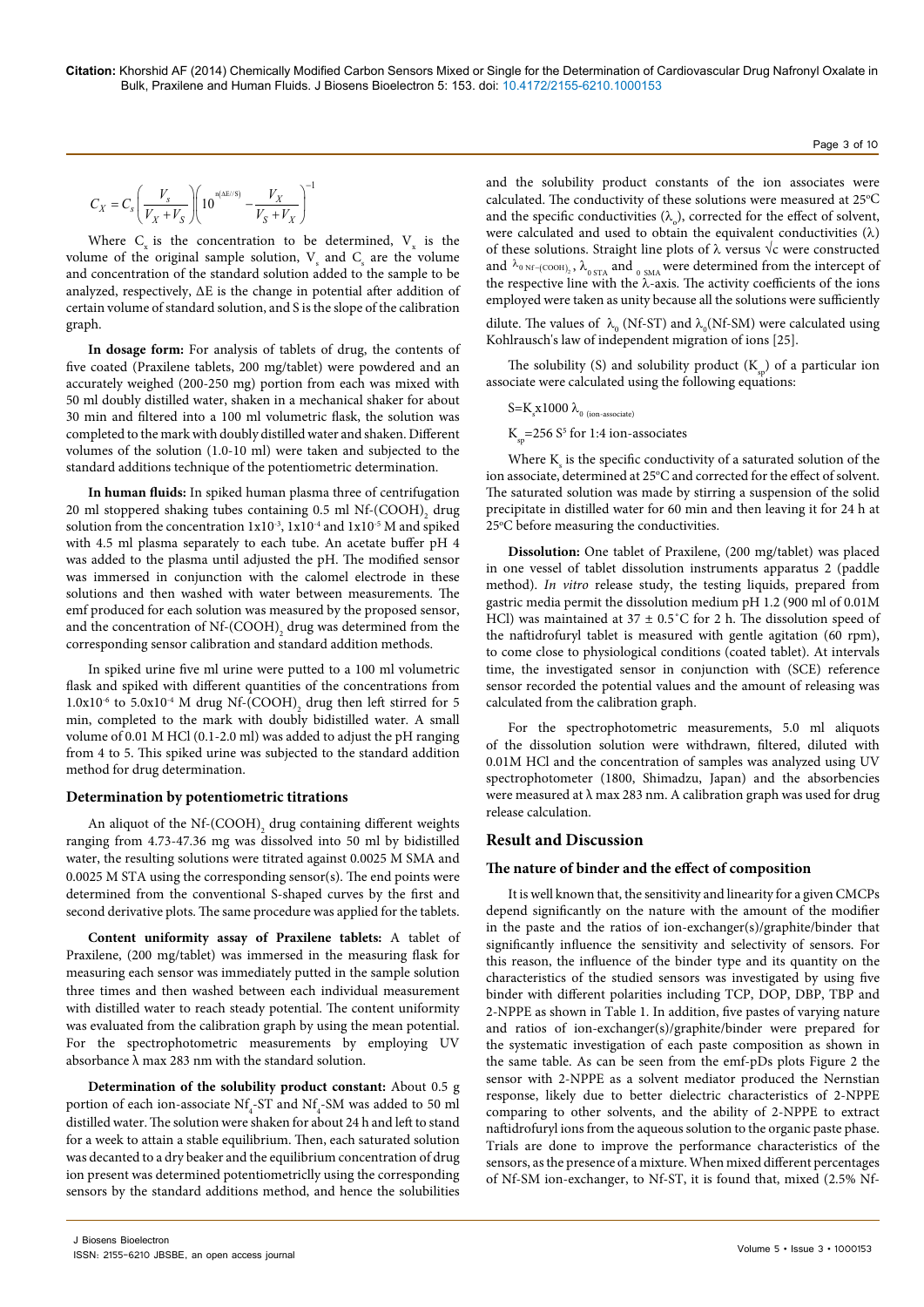# Page 4 of 10

|               | Composition% (w/w) |            |                   |                               |                       |           |
|---------------|--------------------|------------|-------------------|-------------------------------|-----------------------|-----------|
| <b>Binder</b> | Graphite           | Nf-ST      | Slope (mV/decade) | C.R. (M)                      | LOD (M)               | R(s)      |
|               |                    | <b>TCP</b> |                   |                               |                       |           |
| 0.5           | 55.0               | 44.5       | $-55.5 \pm 1.5$   | 1.00x10-6-5.00x10-3           | 7.90x10-7             | $\leq 7$  |
| 1.0           | 55.0               | 44.0       | $-56.7 \pm 1.0$   | 7.90x10-7-1.00x10-3           | $5.00x10^{-7}$        | $\leq 7$  |
| 3.0           | 55.0               | 42.0       | $-58.0 \pm 0.5$   | 2.50x10-7-1.00x10-3           | $1.00x10^{-7}$        | $\leq 5$  |
| 5.0           | 55.0               | 40.0       | $-56.8 \pm 0.5$   | $5.00x10^{-7} - 1.00x10^{-3}$ | 1.25x10-7             | $\leq 6$  |
|               |                    | <b>DOP</b> |                   |                               |                       |           |
| 0.5           | 55.0               | 44.5       | $-53.5 \pm 1.5$   | 1.00x10-6-9.70x10-3           | 7.64x10-7             | $\leq 9$  |
| 1.0           | 55.0               | 44.0       | $-54.7 \pm 1.0$   | 5.00x10-7-7.66x10-3           | $2.50x10^{-7}$        | $\leq 9$  |
| 3.0           | 55.0               | 42.0       | $-55.0 \pm 1.5$   | $1.50x10^{-7} - 5.00x10^{-3}$ | $1.00x10^{-7}$        | $\leq 8$  |
| 5.0           | 55.0               | 40.0       | $-54.8 \pm 0.5$   | 5.50x10-7-7.94x10-3           | 2.50x10-7             | $\leq 9$  |
|               |                    | <b>DBP</b> |                   |                               |                       |           |
| 0.5           | 55.0               | 44.5       | $-54.5 \pm 1.5$   | 2.50x10-6-6.40x10-3           | $1.50x10^{-6}$        | $\leq 10$ |
| 1.0           | 55.0               | 44.0       | $-54.5 \pm 1.0$   | 5.00x10-6-5.00x10-3           | 2.00x10-6             | $\leq 12$ |
| 3.0           | 55.0               | 42.0       | $-55.0 \pm 1.5$   | 1.99x10-6-1.00x10-3           | 7.50x10-7             | $\leq 10$ |
| 5.0           | 55.0               | 40.0       | $-53.5 \pm 0.5$   | 5.80x10-6-6.31x10-3           | $2.50x10^{-6}$        | $\leq 10$ |
|               |                    | <b>TBP</b> |                   |                               |                       |           |
| 0.5           | 55.0               | 44.5       | $-53.5 \pm 1.5$   | 1.00x10-6-1.00x10-3           | 1.50x10-6             | $\leq 10$ |
| 1.0           | 55.0               | 44.0       | $-54.7 \pm 1.0$   | 5.00x10-7-1.66x10-3           | $2.00x10^{-6}$        | $\leq 12$ |
| 3.0           | 55.0               | 42.0       | $-55.0 \pm 1.5$   | 1.00x10-6-1.00x10-3           | $5.50x10^{-7}$        | $\leq 10$ |
| 5.0           | 55.0               | 40.0       | $-52.8 \pm 0.5$   | 5.00x10-6-6.50x10-3           | $2.50x10^{-6}$        | $\leq 10$ |
|               |                    | 2-NPPE     |                   |                               |                       |           |
| 0.5           | 55.0               | 44.5       | $-56.5 \pm 1.5$   | 3.99x10-8-5.00x10-3           | $2.52 \times 10^{-8}$ | $\leq 7$  |
| 1.0           | 55.0               | 44.0       | $-57.5 \pm 1.0$   | $3.50x10^{-8} - 7.94x10^{-3}$ | $2.00x10^{-8}$        | $\leq 7$  |
| 3.0           | 55.0               | 42.0       | $-59.0 \pm 0.5^*$ | 2.50x10-8-2.50x10-3           | $1.25x10^{-8}$        | $\leq 5$  |
| 5.0           | 55.0               | 40.0       | $-57.8 \pm 0.5$   | 5.50x10-8-6.31x10-3           | $4.12x10^{-8}$        | $\leq 6$  |
| Nf-SM         |                    | 2-NPPE     |                   |                               |                       |           |
| 0.5           | 55.0               | 44.5       | $-54.5 \pm 1.5$   | 8.99x10-8-5.00x10-3           | 7.90x10-8             | $\leq 7$  |
| 1.0           | 55.0               | 44.0       | $-56.5 \pm 1.0$   | 7.25x10-8-7.94x10-3           | $6.50x10^{-8}$        | $\leq 7$  |
| 3.0           | 55.0               | 42.0       | $-58.5 \pm 0.5^*$ | 5.00x10-8-1.00x10-3           | $4.00x10^{-8}$        | $\leq 5$  |
| 5.0           | 55.0               | 40.0       | $-57.8 \pm 0.5$   | $6.50x10^{-8} - 6.31x10^{-3}$ | $5.00x10^{-8}$        | $\leq 6$  |

## **Mixed ion-exchangers (Nf-ST+Nf-SM)**

| Nf-ST + Nf-SM            |      |      |                   |                     |           |          |
|--------------------------|------|------|-------------------|---------------------|-----------|----------|
|                          | G    | в    |                   | C.R. (M)            | LOD (M)   | R(s)     |
| 3.0<br>0.0<br>2.5<br>0.5 | 55.0 | 42.0 | $-60.5 \pm 0.5^*$ | 1.25x10-8-5.00x10-2 | 1.00x10-8 | $\leq 5$ |
| 2.0<br>1.0               | 55.0 | 42.0 | $-58.5 \pm 0.5$   | 2.50x10-8-1.00x10-3 | 1.25x10-8 | $\leq 6$ |
| 1.5<br>1.5               | 55.0 | 42.0 | $-56.0 \pm 1.0$   | 6.31x10-8-1.00x10-3 | 5.00x10-8 | $\leq 7$ |
| 1.0<br>2.0               | 55.0 | 42.0 | $-55.0 \pm 1.0$   | 2.50x10-8-1.00x10-3 | 2.00x10-8 | $\leq 6$ |
| 0.5<br>2.5<br>3.0<br>0.0 | 55.0 | 42.0 | $-56.6 \pm 1.0$   | 3.50x10-8-5.00x10-3 | 2.50x10-8 | $\leq 7$ |
|                          | 55.0 | 42.0 | $-57.8 \pm 0.5$   | 6.50x10-8-6.31x10-3 | 5.00x10-8 | $\leq 6$ |

\* The selected sensor CP: Carbon Paste

LOD: Limit of Detection (M), R(s): Response Time (s)

Table 1: Effect of binders on the CP sensor modified by Nf-ST ion exchangers at 25.0 ± 0.1°C.

| <b>Parameters Sensors</b>   | Sensor 1 Nf-ST                | Sensor 2 Nf-SM                | Sensor 3 Nf (ST+SM)              |
|-----------------------------|-------------------------------|-------------------------------|----------------------------------|
| Composition                 | $3.0\%$ (I.P)                 | $3.0\%$ (I.P)                 | $2.5 \%$ (ST) (I.P)+             |
| $(W/W\%)$                   | +55.0% G + 42.0% P            | +55.0% G+ 42.0% P             | 0.5 % (SM) (I.P)+55.0% G+42.0% P |
| Slope (mV/decade)           | $-59.0 \pm 0.5$               | $-58.5 \pm 0.5$               | $-60.5 \pm 0.5$                  |
| Correlation coefficient (r) | 0.996                         | 0.999                         | 0.998                            |
| LOD (M)                     | $1.25x10^{-8}$                | $4.00 \times 10^{-8}$         | $1.00x10^{-8}$                   |
| Linear range (M)            | $2.50x10^{-8} - 1.00x10^{-3}$ | $5.00x10^{-8} - 1.00x10^{-3}$ | $1.25x10^{-8}-5.00x10^{-2}$      |
| Working pH range            | $2.0 - 6.0$                   | $2.0 - 6.0$                   | $2.0 - 6.0$                      |
| Response time (s)           | $\leq 5$ s                    | $\leq 5$ s                    | $\leq 5$ s                       |
| Recovery $(\% ) \pm S.D^*$  | $99.12 \pm 0.5$               | $98.55 \pm 0.5$               | $99.25 \pm 0.5$                  |
| Robustness                  | $99.65 \pm 0.5$               | $99.37 \pm 0.5$               | $99.87 \pm 0.5$                  |
| Ruggedness                  | $99.75 \pm 0.5$               | $99.45 \pm 0.5$               | $99.75 \pm 0.5$                  |

\* Five replicates

**Table 2:** Response characteristics of the Ns-ion exchangers at 95% confidence intervals, average of five replicates at 25.0 ± 0.1°C.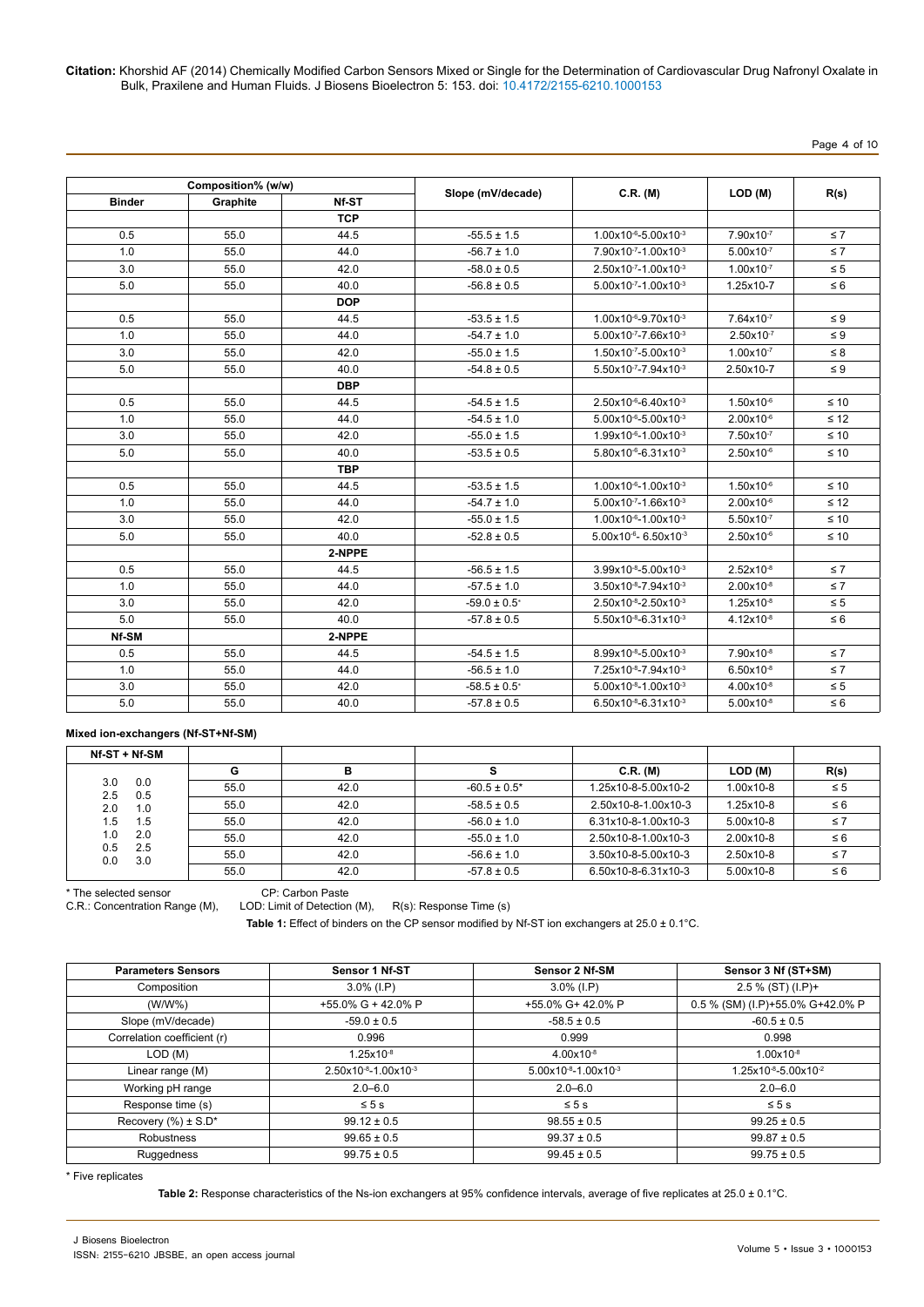ST+0.5% Nf-SM), is the best, where the sensor improves, its slope increases from -59.0  $\pm$  0.5, -58.5  $\pm$  0.5 for Nf-ST, Nf-SM respectively to -60.5  $\pm$  0.5 mV/decade and the linear range increases slightly from  $2.50x10^{-8}-1.00x10^{-3}$ ,  $5.00x10^{-8}-1.00x10^{-3}$  to  $1.25x10^{-8}-5.00x10^{-2}$  M and the detection limit reaches to 0.1 nM as shown in Table 2.

#### **Reproducibility of the Sensor**

The examination of the repeatability for the potential reading of the Nf-ST/CMCP sensor was taken by the subsequent measurements in 1.0x10<sup>-3</sup> M Nf-(COOH)<sub>2</sub> solution then followed by measuring the first set of solution at  $1.0x10^4$  M Nf-(COOH)<sub>2</sub>. The standard deviation values for each sensor are given in Table 3 by measuring emf for five replicate measurements. The obtained values indicate the excellent



| <b>Sensors</b>     | <b>Standard deviation S.D</b> |               |
|--------------------|-------------------------------|---------------|
|                    | $1.0x10^{-4}$                 | $1.0x10^{-3}$ |
| <b>Nf-Sensors</b>  |                               |               |
| $(1)$ Nf-ST        | 0.49                          | 0.36          |
| $(2)$ Nf-SM        | 0.81                          | 0.66          |
| $(3)$ Nf $(ST+SM)$ | 0.52                          | 0.38          |

**Table 3:** The standard deviation values of measuring emf for five replicate measurements obtained for each sensor.



repeatability of the potential response of the sensors. The slope of the calibration graph obtained by the sensors was found to decrease slightly after several times of use, which may be attributed to surface contaminations.

#### **Dynamic response time**

The response time of the sensor is defined as the time between addition of the analyte to the sample solution and the time when a limiting potential has been reached. The dynamic response time [26] was obtained for the sensor by recording the time required to achieve a steady-state potential (within  $\pm 1$  mV) after subsequence immersions of the sensor in a series of drug solutions, each having a 10-fold increase in concentration from  $1.0x10^{-7}$  to  $1.0x10^{-2}$  M. The practical response time was examined by following  $Nf$ - $(COOH)$ <sub>2</sub> concentration by up to 10-fold. The sensor reached steady potential within 5-7 sec. This is most probably due to the fast exchange kinetics of association-dissociation of naftidrofuryl ion with the ionophores at the solution-paste interface. The potential-time plot for the response of the sensor Nf-CMCPs is shown in Figure 3.

#### **Effect of pH**

In analytical determinations with CMCP sensors, studies were carried out to reach the optimum experimental conditions. The potential of the pH profile is one parameter that obtained in the studying Nf-CMCPs and the responses of the sensors are almost constant over the pH range 2.0-6.0. In this range the sensor can be safely used for the determination of the drug. Therefore, there is no need to adjust the pH or use buffer solution, as the drug solution is in the allowable range of the pH and the pH range from 2.0 to 6.0 was assumed to be the working pH range of the sensors. It can be seen from Figure 4 that at pH values lower than the 2.0 pH ranges, the potential readings slightly different which can be related to interference of hydronium ion while at pH values higher than pH 6, the potential readings decrease gradually due to the formation of free base of the drug and decrease of the protonated species in the test solutions.

#### **Effect of temperature**

The investigation of the thermal stability of CMCPs is of prime importance in characterization of their behavior. In case if the thermal coefficient is high, more than  $1 \text{ mV}$ <sup>o</sup>C, then it is important that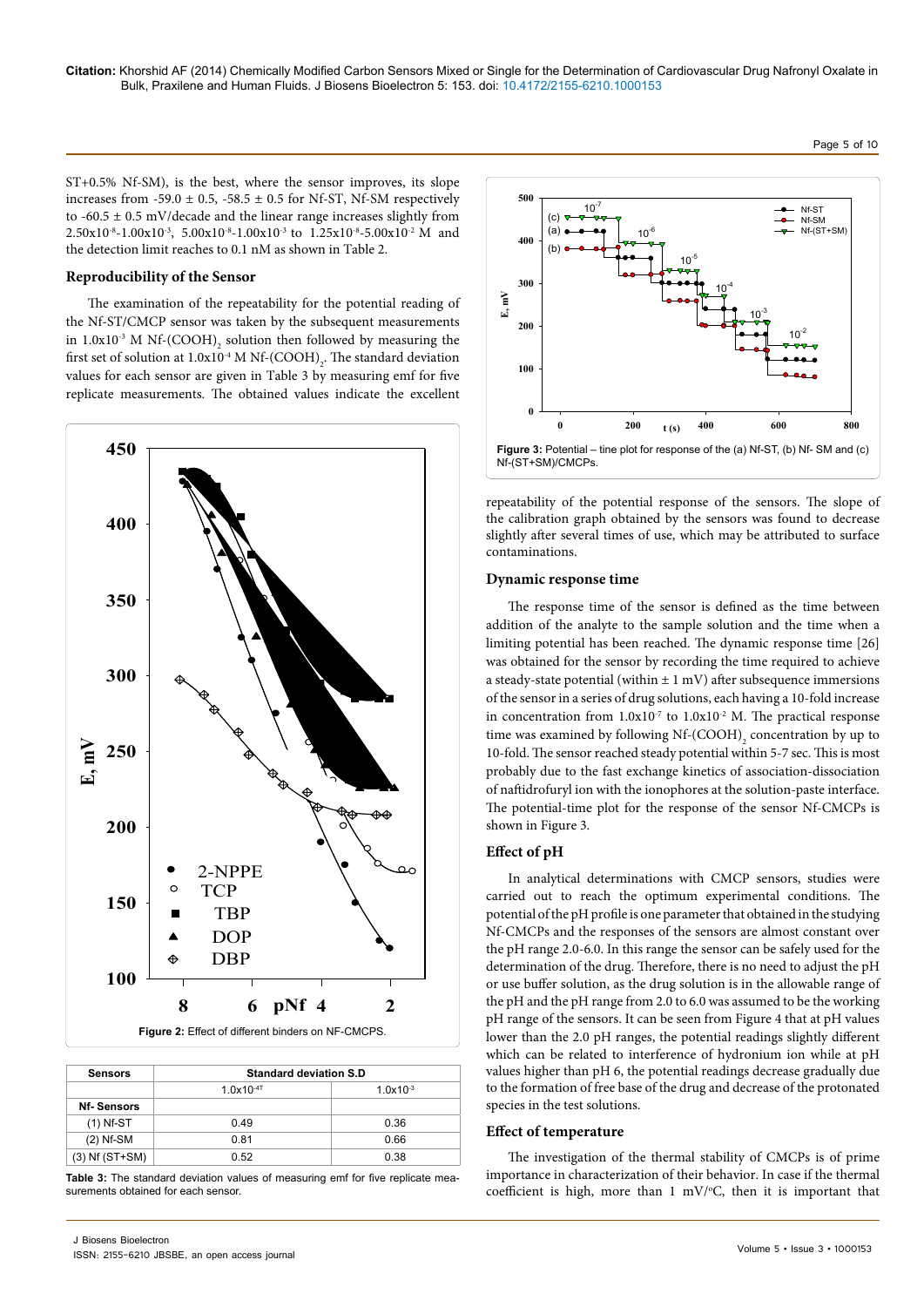

| <b>Sensors</b> | Temperature (°C) | Slope (mV/decade) | Linear range (M)                            |
|----------------|------------------|-------------------|---------------------------------------------|
| Sensor 1       | 25               | $-59.0 \pm 0.5$   | $2.50x10^{-8}-1.00x10^{-3}$                 |
|                | 30               | $-60.0 \pm 0.5$   | 5.00x10-7-7.20x10-3                         |
|                | 35               | $-61.0 \pm 0.5$   | $1.00x10^{-6} - 3.50x10^{-3}$               |
|                | 40               | $-59.0 \pm 0.5$   | $1.25x10^{-5} - 2.00x10^{-3}$               |
|                | 50               | $-57.0 \pm 0.5$   | $4.00x10^{-5} - 1.50x10^{-3}$               |
| Sensor 2       | 25               | $-58.5 \pm 0.5$   | $5.00x10^{-8} - 1.00x10^{-3}$               |
|                | 30               | $-59.5 \pm 0.5$   | $8.90x10^{-7} - 1.60x10^{-3}$               |
|                | 35               | $-60.5 \pm 0.5$   | $2.50x10^{-6} - 5.00x10^{-3}$               |
|                | 40               | $-58.5 \pm 0.5$   | 1.00x10-5-2.00x10-3                         |
|                | 50               | $-56.5 \pm 0.5$   | $5.00x10^{-5} - 1.90x10^{-3}$               |
| Sensor 3       | 25               | $-60.5 \pm 0.5$   | $1.25x10^{-8}-5.00x10^{-2}$                 |
|                | 30               | $-61.5 \pm 0.5$   | $5.00x10^{-7} - 5.00x10^{-3}$               |
|                | 35               | $-62.5 \pm 0.5$   | $2.25x10^{-6} - 4.00x10^{-3}$               |
|                | 40               | $-60.5 \pm 0.5$   | $7.50 \times 10^{-6} - 3.00 \times 10^{-3}$ |
|                | 50               | $-58.5 \pm 0.5$   | $1.00x10^{-5} - 1.60x10^{-3}$               |

**Figure 4:** Effect of pH of the test solution of (a) Nf-SM, (b) Nf-ST, and (c) Nf-(ST+SM)/CMCPS.

temperature be controlled as variation in this parameter can lead to significant measurement errors as shown in Table 4.

## **Sensors selectivity**

In analytical applications, the selectivity for the analyte must be as high as possible, i.e. the selectivity for foreign substances must be very small, so that the sensor exhibits a Nernstian dependence on the primary ion over a wide concentration range. The response of the sensors towards different substances and ionic species such as inorganic/organic cations, amino acids, sugars that may be present in the pharmaceutical preparations was checked both by SSM and or

MPM conditions and the values of selectivity coefficients were used to evaluate of their interference. The inorganic cations do not interfere due to their mobility and permeability is difference as compared to nafronyl cation. For amino acids and sugars the high selectivity is related to the difference in polarity and lipophilic nature of their molecules relative to nafronyl cation as shown in Table 5.

## **Analytical applications**

**Standard addition method:** The analytical applications involve determination of the drug in its bulk powder, pharmaceutical dosage form, and human fluids plasma/urine by the standard addition method [24], which is frequently the most, applied one in using CMCPs. The method was proved successful for the determination of nafronyl ions. The data reflect the high accuracy and precision of the investigated sensors for determination of nafronyl ion and its statistical data treatments in comparison with official methods [27,28].

**Potentiometric titration:** The potentiometric titration technique usually offers the advantage of high accuracy and precision. A further advantage is that the potential break at the titration end-point must be well defined. The titration process was carried in pure solution and/ or pharmaceutical dosage form containing from 2.37-47.36 mg Nf-  $(COOH)$ <sub>2</sub>. As shown in Figure 5 and Table 6 with its statistical data treatments in comparison with official methods [27,28].

**Robustness and ruggedness:** The examination of the robustness method was checked by the replacement of aqueous solution with acetate buffer pH  $4 \pm 0.5$  for the Nf-CMCPSs. All results are in a good agreement with those obtained from standard drug solution as shown in Table 1. In addition, the reproducibility or the ruggedness was examined by using another model type of pH-meter (Jenway, 3510) for each sensor (1, 2 and 3). Table 7

|                    | Sensor 1   |            |            | Sensor <sub>2</sub> |            | Sensor 3   |
|--------------------|------------|------------|------------|---------------------|------------|------------|
| Interferent        | <b>SSM</b> | <b>MPM</b> | <b>SSM</b> | <b>MPM</b>          | <b>SSM</b> | <b>MPM</b> |
| Na <sup>+</sup>    | 3.43       | 3.71       | 3.22       | 3.65                | 3.55       | 3.83       |
| $NHa$ <sup>+</sup> | 3.51       | 3.39       | 3.65       | 3.44                | 3.88       | 3.62       |
| $K^+$              | 3.50       | 3.53       | 3.43       | 3.43                | 3.60       | 3.65       |
| $Cu2+$             | 3.90       | 3.83       | 3.87       | 3.79                | 3.88       | 4.05       |
| $Zn^{2+}$          | 3.82       | 3.67       | 3.76       | 3.84                | 3.80       | 4.08       |
| $Co2+$             | 3.89       | 3.93       | 3.54       | 3.59                | 3.95       | 4.13       |
| $Fe2+$             | 2.27       | 2.38       | 2.11       | 2.30                | 2.66       | 2.81       |
| $Fe3+$             | 3.81       | 3.76       | 3.47       | 3.55                | 3.88       | 3.85       |
| $Ni2+$             | 3.67       | 3.65       | 3.33       | 3.49                | 3.84       | 3.72       |
| $Mn^{2+}$          | 3.60       | 3.53       | 3.47       | 3.51                | 3.73       | 3.65       |
| $Mg^{2+}$          | 3.75       | 3.85       | 3.24       | 3.33                | 3.81       | 4.02       |
| $Cr^{3+}$          | 3.93       | 4.02       | 3.95       | 3.89                | 4.08       | 4.23       |
| $Ba2+$             | 4.05       | 4.23       | 3.77       | 3.94                | 4.13       | 4.27       |
| Glucose            |            | 3.61       | --         | 3.44                |            | 3.71       |
| Maltose            |            | 3.73       | --         | 3.39                |            | 3.85       |
| Lactose            | --         | 3.61       | --         | 3.46                | --         | 3.69       |
| Urea               | --         | 3.54       | --         | 3.25                | --         | 4.01       |
| Ascorbic<br>acid   |            | 3.58       | --         | 3.42                |            | 4.03       |
| Asparagine         | --         | 3.83       | --         | 3.53                | --         | 3.93       |
| L-Lysine           |            | 3.94       | --         | 3.56                |            | 4.11       |
| L-cystine          |            | 3.96       | --         | 3.73                |            | 4.05       |
| L-Glycine          |            | 3.97       | --         | 3.67                |            | 4.08       |
| L-Theronine        |            | 3.89       | --         | 3.55                | --         | 4.15       |

Each value is the average of three determinations (---): No response Table 5: Selectivity coefficient values for - log Kpot Nf/CMCPS.

Page 6 of 10

**Table 4:** Performance characteristics of Nf-CMCPs at different test solution temperatures.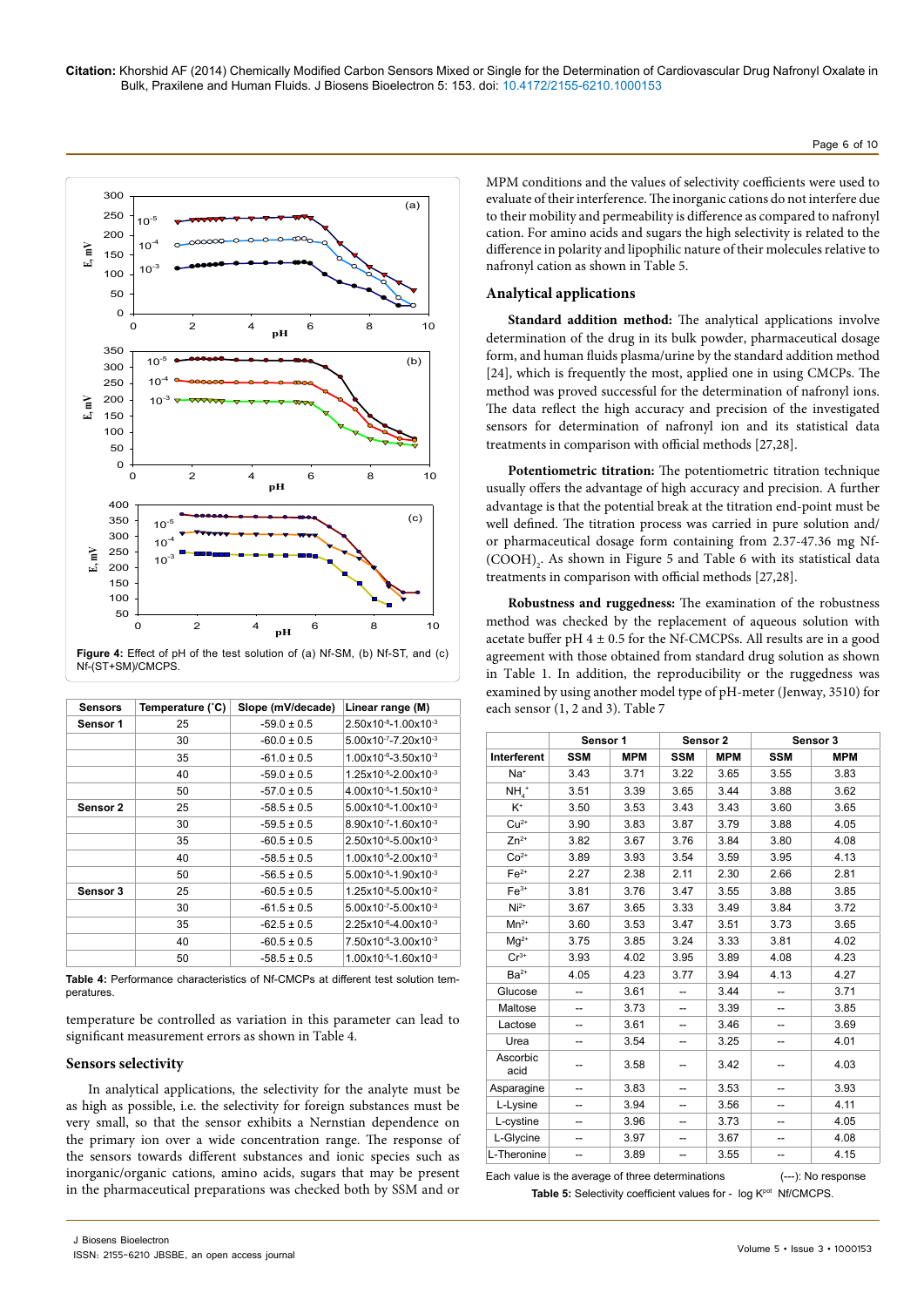Page 7 of 10





# **Content uniformity of Praxilene tablets**

The content uniformity assay for Nf-CMCPS method described good accuracy, reproducible results and precision for the quality control tests so the sensors can be working for the quantification determination of nafronyl ions and the percentage of the recovery of Nf-(COOH)<sub>2</sub> is almost acceptance quantitatively.

## **Validation of the proposed method**

**Linearity and detection limit (LOD):** The value of LOD was indicating that the proposed method is sensitive for detection of very small concentrations of Nf-CMCPSs reach to 0.1 nM, the correlation coefficient (r) and other statistical parameters were listed in Table 1.

**Accuracy:** The investigation of accuracy for the proposed Nf-CMCPS method was examined by determination of nafronyl ions in its pharmaceutical preparations without interfering from the co formulated adjuvant as indicated and the recovery value showed excellent procedure of the investigated sensors.

**Precision:** The precision of the Nf-CMCPS method was tested by repeating the proposed CMCPS method for analysis of the investigated nafronyl ions in intra-day (within the day) and inter-day (consecutive days) to five replicates measured as percentage relative standard deviation (% RDS). The percentage RSD values are less than 2%, indicating acceptable and good precision.

# **Determination of the solubility products of the ionexchangers**

It is noteworthy to mention that the solubility of an ion-exchanger is one of the main factors controlling the sensitivity of the ion-selective sensor, which incorporate this ion-exchanger as electroactive material. This is confirmed by the values of solubilites whereas the solubilities have the lowest value the detection limits also have as given in Table

| <b>Pure solutions</b> | Official <sup>(1)</sup> method | Sensor 1          |                | Sensor 2          |                |                   | Sensor 3       |  |
|-----------------------|--------------------------------|-------------------|----------------|-------------------|----------------|-------------------|----------------|--|
| Taken (mg)            |                                | Recovery (%)      | <b>R.S.D.%</b> | Recovery (%)      | <b>R.S.D.%</b> | Recovery (%)      | <b>R.S.D.%</b> |  |
| 4.74                  |                                | 99.21             | 1.11           | 98.84             | 0.53           | 99.18             | 0.27           |  |
| 7.11                  |                                | 99.53             | 0.85           | 98.75             | 0.38           | 99.25             | 0.33           |  |
| 14.20                 |                                | 99.00             | 0.97           | 98.55             | 0.47           | 99.78             | 0.78           |  |
| $X \pm S.E.$          | $98.5 \pm 0.5$                 | $99.25 \pm 0.05$  |                | $98.71 \pm 0.12$  |                | $99.40 \pm 0.09$  |                |  |
| F value               |                                | 1.85              |                | 2.05              |                | 1.45              |                |  |
| t value               |                                | 2.74              |                | 2.93              |                | 1.89              |                |  |
| Praxilene (200 mg)    |                                |                   |                |                   |                |                   |                |  |
| 4.74                  |                                | 99.85             | 0.76           | 98.23             | 0.87           | 100.58            | 0.54           |  |
| 7.11                  |                                | 100.54            | 0.25           | 98.66             | 1.05           | 101.89            | 0.93           |  |
| 14.20                 |                                | 101.25            | 0.35           | 98.47             | 1.25           | 101.25            | 0.36           |  |
| $X \pm S.E.$          | $101.7 \pm 0.5$                | $100.55 \pm 0.05$ |                | $98.45 \pm 0.52$  |                | $101.24 \pm 0.14$ |                |  |
| F value               |                                | 2.51              |                | 1.81              |                | 1.37              |                |  |
| t value               |                                | 1.39              |                | 1.55              |                | 0.76              |                |  |
| <b>Spiked Plasma</b>  |                                |                   |                |                   |                |                   |                |  |
| $X \pm S.E.$          |                                | $101.95 \pm 0.50$ |                | $101.70 \pm 0.35$ |                | $101.20 \pm 0.15$ |                |  |
| F value               |                                | 0.84              |                | 1.23              |                | 0.44              |                |  |
| t value               |                                | 0.73              |                | 1.09              |                | 0.39              |                |  |
| <b>Spiked Urine</b>   |                                |                   |                |                   |                |                   |                |  |
| $X \pm S.E.$          |                                | $101.50 \pm 0.25$ |                | $101.65 \pm 0.42$ |                | $101.25 \pm 0.33$ |                |  |
| F value               |                                | 1.36              |                | 1.68              |                | 1.34              |                |  |
| t value               |                                | 0.68              |                | 1.74              |                | 1.53              |                |  |

X ± S.E: Recovery ± standard error F- tabulated is 6.39 at 95.0% confidence limit, t-tabulated at 99.0% confidence limit and 6 degrees of freedom (1) British Pharmacopoeia (Non-aqueous titration with 0.1 M perchloric acid)

**Table 6:** Determination of Nf-CMCPs applying the standard addition method in bulk powder, Praxilene (200 mg) and spiked human plasma/urine and its statistical data treatments in comparison with official methods.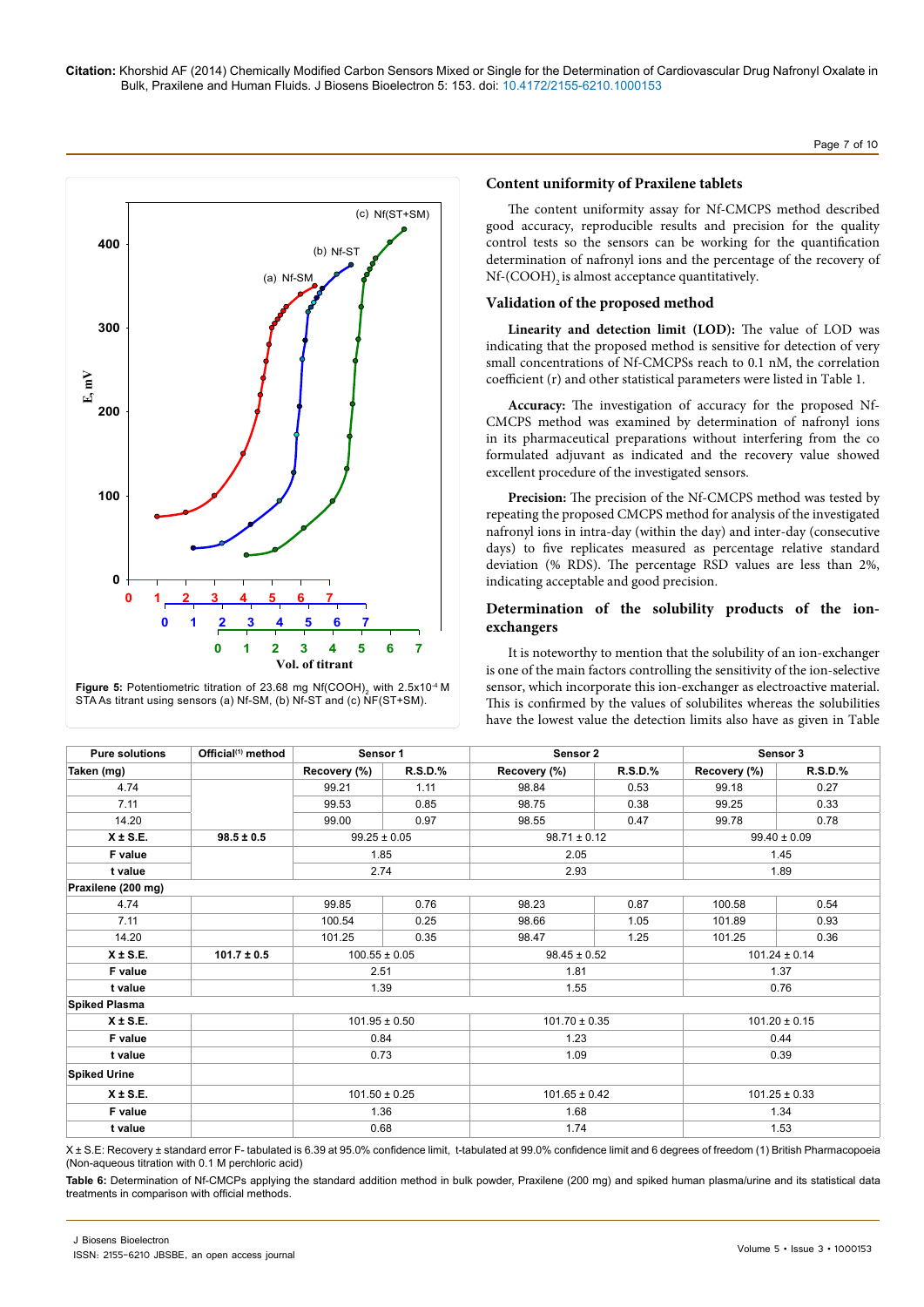#### Page 8 of 10

| <b>Pure solutions</b>             | Official <sup>(1)</sup> method | Sensor 1          |            | Sensor <sub>2</sub> |            |                   | Sensor 3   |  |
|-----------------------------------|--------------------------------|-------------------|------------|---------------------|------------|-------------------|------------|--|
| Taken (mg)                        |                                | Recovery (%)      | $R.S.D.$ % | Recovery (%)        | $R.S.D.$ % | Recovery (%)      | $R.S.D.$ % |  |
| <b>STA as titrant</b>             |                                |                   |            |                     |            |                   |            |  |
| 14.20                             |                                | 99.23             | 0.88       | 98.77               | 0.49       | 99.66             | 0.37       |  |
| 23.68                             |                                | 99.75             | 0.79       | 98.95               | 0.58       | 99.25             | 0.68       |  |
| 33.15                             |                                | 99.45             | 0.84       | 98.56               | 0.18       | 99.73             | 0.84       |  |
| 47.36                             |                                | 99.83             | 1.25       | 99.10               | 0.52       | 99.84             | 1.52       |  |
| $X \pm S.E.$                      | $98.50 \pm 0.50$               | $99.57 \pm 0.35$  |            | $98.85 \pm 1.11$    |            | $99.62 \pm 0.58$  |            |  |
| F value                           |                                | 2.59              |            | 2.33                |            | 2.08              |            |  |
| t value                           |                                | 2.35              |            | 2.12                |            | 2.65              |            |  |
| <b>SMA as titrant</b>             |                                |                   |            |                     |            |                   |            |  |
| 14.20                             |                                | 98.44             | 1.35       | 98.05               | 1.22       | 98.60             | 1.56       |  |
| 23.68                             |                                | 98.38             | 1.68       | 98.36               | 1.73       | 98.94             | 1.24       |  |
| 33.15                             |                                | 98.47             | 1.62       | 98.05               | 1.65       | 98.66             | 1.33       |  |
| 47.36                             |                                | 98.92             | 1.45       | 98.00               | 1.85       | 98.25             | 1.40       |  |
| $X \pm S.E.$                      | $98.50 \pm 0.50$               | $98.55 \pm 0.52$  |            | $98.10 \pm 0.23$    |            | $98.61 \pm 0.14$  |            |  |
| F value                           |                                | 2.33              |            | 2.14                |            |                   | 1.58       |  |
| t value                           |                                | 2.27              |            | 2.56                |            | 1.93              |            |  |
| Praxilene (200 mg) STA as titrant |                                |                   |            |                     |            |                   |            |  |
| 14.20                             |                                | 100.75            | 0.31       | 101.15              | 0.23       | 100.15            | 0.41       |  |
| 23.68                             |                                | 100.25            | 0.06       | 101.31              | 0.47       | 100.43            | 0.32       |  |
| 33.15                             |                                | 100.63            | 0.22       | 101.25              | 0.55       | 100.63            | 0.04       |  |
| $X \pm S.E.$                      | $101.70 \pm 0.50$              | $100.54 \pm 0.22$ |            | $101.24 \pm 0.68$   |            | $100.40 \pm 0.13$ |            |  |
| <b>F</b> value                    |                                | 2.91              |            | 2.73                |            | 2.11              |            |  |
| t value                           |                                | 2.75              |            | 2.84                |            | 2.36              |            |  |
| Praxilene (200 mg) SMA as titrant |                                |                   |            |                     |            |                   |            |  |
| 14.20                             |                                | 101.44            | 0.81       | 101.65              | 0.39       | 101.13            | 0.48       |  |
| 23.68                             |                                | 101.68            | 0.43       | 101.88              | 0.63       | 101.40            | 0.35       |  |
| 33.15                             |                                | 101.45            | 0.11       | 101.94              | 0.45       | 101.67            | 1.04       |  |
| $X \pm S.E.$                      | $101.70 \pm 0.50$              | $101.52 \pm 0.15$ |            | $101.82 \pm 85$     |            | $101.40 \pm 37$   |            |  |
| <b>F</b> value                    |                                | 1.64              |            | 2.21                |            | 1.53              |            |  |
| t value                           |                                | 1.84              |            | 2.05                |            | 1.71              |            |  |

X ± S.E: Recovery ± standard error F-tabulated is 6.39 at 95.0% confidence limit, t-tabulated at 99.0% confidence limit and 6 degrees of freedom

**Table 7:** Determination of Nf-CMCPs applying the potentiometric titration method in bulk powder and Praxilene (200 mg) with its statistical data treatments in comparison with official methods.

|                    |                     | Ksp                       |                           |                              |                       |
|--------------------|---------------------|---------------------------|---------------------------|------------------------------|-----------------------|
| llon-associates    |                     | Potentiometric method (P) | conductimetric method (C) | Limit of detection $(LOD)$ M | $K=1/Ksp(P)$          |
| Nf <sub>4</sub> ST | $7.45\times10^{-7}$ | 8.35x10-27                | $8.56x10^{-27}$           | $1.25$ x10 <sup>-8</sup>     | $1.20x10^{26}$        |
| $Nf$ , SM          | $6.23x10^{-7}$      | 5.44x10-27                | $4.61x10^{-27}$           | $4.00\times10^{-8}$          | 1.83x10 <sup>26</sup> |

S: Solubility (mol/l) K: Equilibrium constant

**Table 8:** Solubility product constants of ion-associates.

8. This is in agreement with what was stated by Pungor and Toth [29]. The reciprocal of the solubility product is approximately equal to the equilibrium constant (K) of the precipitation reaction employed in such titration.

$$
A^{n-} + n D^{+} \leftrightarrow D_n A \qquad K=1/KSP
$$

 $A^{n-}$  is the counter anion and  $D^+$  is the drug cation, number of experiments  $(N) = 4$ .

#### **Potentiometric monitoring of Plavix tablet dissolution**

The changes in the electrochemical potential of the dissolution medium caused by the dissolving drug can be detecting by the sensor monitors to the dissolution of the tablet. These changes are converted into the concentration in % of dissolved drug via dedicated ("Potential measured in mV, to Concentration"). The results are compared to subsequent sample analysis using UV. It shows that nafronyl releases immediately after capsule was ruptured. Taking into account that the



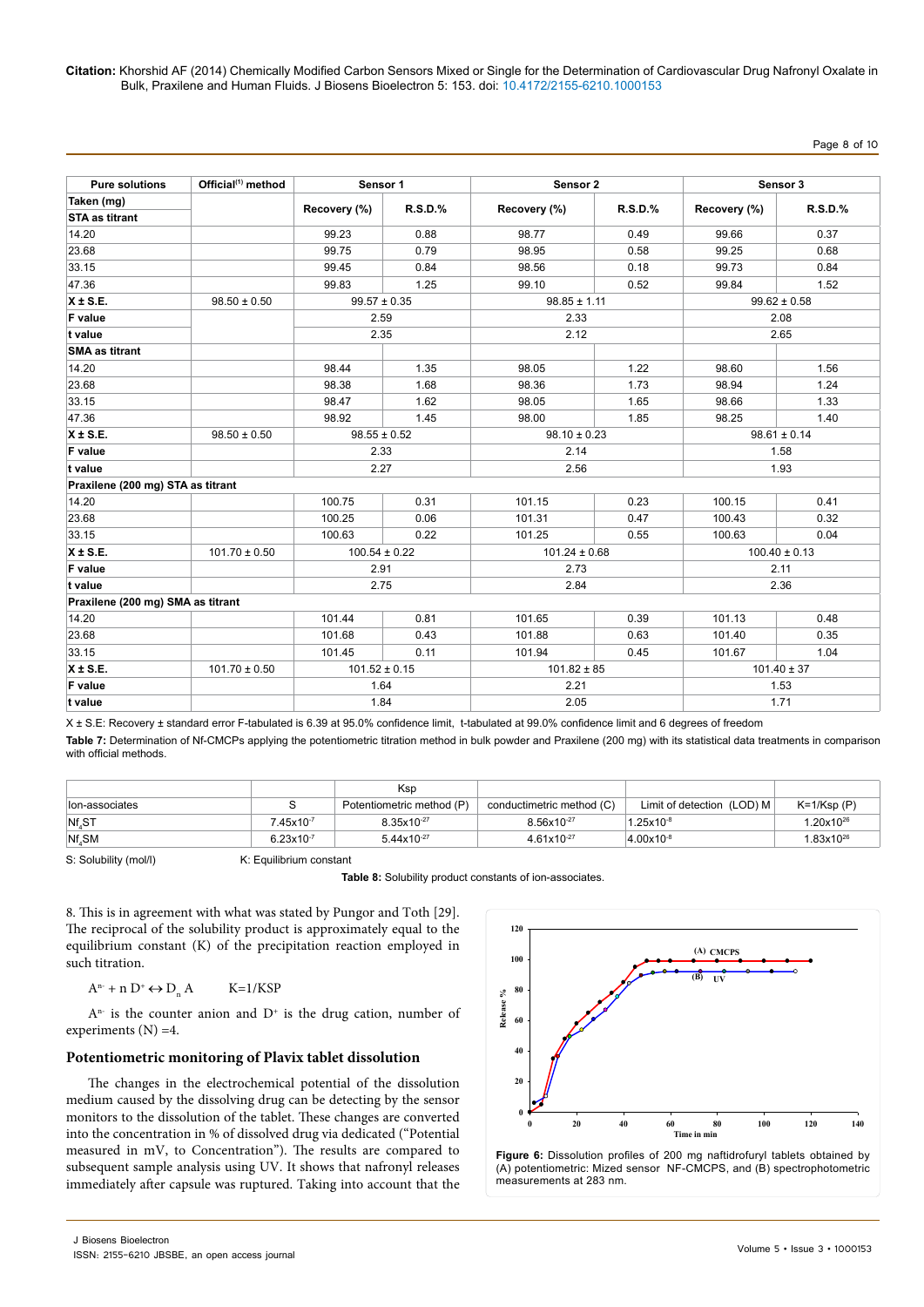Page 9 of 10

|                             | Ref. 9              | <b>Ref. 10</b>      | <b>Ref. 11</b>              | C.S                               | C.S                               | C.S                                                     |
|-----------------------------|---------------------|---------------------|-----------------------------|-----------------------------------|-----------------------------------|---------------------------------------------------------|
|                             |                     |                     |                             | Sensor 1 Nf-ST                    | Sensor 2 Nf-SM                    | Sensor 3 Nf (ST+SM)                                     |
| <b>Parameter</b>            | NFT-dipicrylamine   | NFL-CD/PVC-COOH     | NFT-sulfocal-<br>ix-8-arene | $3.0\%$ (I.P)<br>+55.0% G+42.0% P | $3.0\%$ (I.P)<br>+55.0% G+42.0% P | $2.5\%$ (ST) (I.P)+<br>0.5 % (SM) (I.P)+55.0% G+42.0% P |
| Slope (mV/decade)           | $-54-56$            | $-50.5$             | $-54.1$                     | $-59.0 \pm 0.5$                   | $-58.5 \pm 0.5$                   | $-60.5 \pm 0.5$                                         |
| Correlation coefficient (r) | ---                 | 0.9974              | 0.9993                      | 0.996                             | 0.999                             | 0.998                                                   |
| Linear range (M)            | $10^{-5} - 10^{-2}$ | $10^{-5} - 10^{-3}$ | $1x10^{-5} - 1x10^{-2}$     | $2.50x10^{-8} - 1.00x10^{-3}$     | $5.00x10^{-8} - 1.00x10^{-3}$     | $1.25x10^{-8}-5.00x10^{-2}$                             |
| LOD (M)                     | ---                 | ----                | $5.6x$ 10 $-6$              | $1.25x10^{-8}$                    | $4.00x10^{-8}$                    | $1.00 \times 10^{-8}$                                   |
| Working pH range            | $2 - 5$             | $2.50 - 4.50$       | $2 - 5$                     | $2.0 - 6.0$                       | $2.0 - 6.0$                       | $2.0 - 6.0$                                             |
| Response time (s)           | ---                 | $20 - 30$           | 9                           | $\leq 5$ s                        | $\leq 5$ s                        | $\leq 5$ s                                              |
| Life span/days              |                     | $6-8$ w             | 14 d                        | Fresh surface                     |                                   |                                                         |
| Accuracy (%)                | ---                 | $100.13 \pm 1.61$   | $99.97 \pm 0.89$            | $99.12 \pm 0.5$                   | $98.55 \pm 0.5$                   | $99.25 \pm 0.5$                                         |
| Standard deviation          | $\leq 2.0\%$        | 1.612               |                             | less than 2.0%                    |                                   |                                                         |
| Robustness                  | ---                 | $- - -$             |                             | $99.65 \pm 0.5$                   | $99.37 \pm 0.5$                   | $99.87 \pm 0.5$                                         |
| Ruggedness                  | ---                 |                     | ---                         | $99.75 \pm 0.5$                   | $99.45 \pm 0.5$                   | $99.75 \pm 0.5$                                         |

r 2 : Correlation coefficient R%: Mean recovery% C.S: Current Study

**Table 9:** Comparison between the published and the current methods for determination of Nf-ISS.

releasing was achieved in three stages; the first during 15 min nearly 50% was released, the second more than 74% drug was released within 30 min and complete dissolution in the third stage within 45 min according to USP [19].

For the UV spectrophotometric assay, fixed volumes of the dissolution medium were withdrawn, diluted with 0.01 M HCl, measured at  $\lambda$  max 283 nm and compared with a calibration graph. Figure 6 shows the dissolution profiles of nafronyl tablet using both measurement techniques. The results obtained by spectrophotometric and potentiometry are almost identical but the use of the potentiometric method sensor has the advantage of more sensitive due to overcome the matrix effect.

#### **Comparison of the nafronyl selective sensors**

The earlier research described Nafronyl ion-selective membrane electrodes with either the nafronyl-dipicrylamine ion-pair complex in 1,2-dichloroethane or the nafronyl-dinonylnaphthalenesulphonic acid ion-pair complex in a PVC matrix as electroactive materials were used Ref. 9 . Membrane selective electrodes to determine Naftidrofuryl Oxalate (NFL) in presence of its alkaline degradate (I). The membrane selective electrodes include construction of water insoluble ionassociation complexes. These are NFL-tetraphenyl borate (NFL-TPB), NFL-reinikate (NFL-R). These complexes are used as electroactive materials, in poly-vinyl chloride (PVC) matrix membrane sensors, for the determination of NFL Ref. 10 . Sensors for the quantitative determination of NFT in pure form, pharmaceutical formulations, in the presence of its degradation products, in plasma and CSF. The use of sulphonated calix‐8‐arene as ionophores increased the membrane sensitivity Ref. 11 . But no method was found for the quantitative determination of NFT by chemical modified carbon paste sensor (CMCPs) as the present work.

For comparison, the performance characteristics of the choice sensor and the reported ISE method are showed in Table 9. It is noteworthy that the proposed sensor CMCPS is comparable with most of the reported sensors with regard to working concentration range, response time and low detection limit. The comparisons indicate that the present sensor is high selective than the previous methods in applications.

# **Conclusion**

The preparation and investigation of the performance

characteristics of CMCPS for the determination of cardiovascular drug naftidrofuryl ion. The proposed potentiometric methods based on the construction of different selective sensors with ion exchangers in analytical characteristics for the determination of  $\mathrm{Nf}\text{-}\mathrm{(COOH)}_{2}$  in its pure solutions, pharmaceutical preparation and human fluids. The excellent recoveries and low relative standard deviations obtained reflect the high accuracy and precision of the proposed method. In addition, the method is easy to operate, high sensitivity, simple, fast static response; reasonable selectivity; long term stability and applicability over a wide concentration range with minimal sample pretreatment and inexpensive making it an excellent tool for the routine determination of Nf in quality control laboratories. The sensor developed is superior as compared with the naftidrofuryl selective sensor described in the literature [9-11].

#### **Acknowledgement**

I gratefully acknowledge the support of National Organization for drug control and research (NODCAR) in Giza-Egypt, by the chemicals and dissolution equipment also acknowledge the supporting of Central Research Lab at Nahda University with the other equipments at the practical work.

#### **References**

- 1. British Pharmacopoeia: Volumes I and II (2009) Her Majesty's Stationary Office. London, UK.
- 2. Sweetman SC (2007) Martindale-The Complete Drug Reference.The Pharmaceutical Press, London.
- 3. [Brodie RR, Chasseaud LF, Taylor T, Hunter JO, Ciclitira PJ \(1979\)](http://www.ncbi.nlm.nih.gov/pubmed/541432)  [Determination of naftidrofuryl in the plasma of humans by high-performance](http://www.ncbi.nlm.nih.gov/pubmed/541432)  [liquid chromatography. J Chromatogr 164: 534-540.](http://www.ncbi.nlm.nih.gov/pubmed/541432)
- 4. [Garrett ER, Barbhaiya R \(1981\) Prediction of stability in pharmaceutical](http://www.google.co.in/url?sa=t&rct=j&q=&esrc=s&source=web&cd=1&ved=0CBsQFjAA&url=http%3A%2F%2Fwww.ncbi.nlm.nih.gov%2Fpubmed%2F7229928&ei=6fezU9GDJNiWuATFx4HYAw&usg=AFQjCNGwKFWlfA8Zi3gFeZ8G7cQlIBzBSQ&bvm=bv.70138588,d.c2E&cad=rja)  [preparations. XVIII: Application of high-pressure liquid chromatographic assays](http://www.google.co.in/url?sa=t&rct=j&q=&esrc=s&source=web&cd=1&ved=0CBsQFjAA&url=http%3A%2F%2Fwww.ncbi.nlm.nih.gov%2Fpubmed%2F7229928&ei=6fezU9GDJNiWuATFx4HYAw&usg=AFQjCNGwKFWlfA8Zi3gFeZ8G7cQlIBzBSQ&bvm=bv.70138588,d.c2E&cad=rja)  [to study of nafronyl stability and bioanalysis. J Pharm. Sci. 70: 39-45.](http://www.google.co.in/url?sa=t&rct=j&q=&esrc=s&source=web&cd=1&ved=0CBsQFjAA&url=http%3A%2F%2Fwww.ncbi.nlm.nih.gov%2Fpubmed%2F7229928&ei=6fezU9GDJNiWuATFx4HYAw&usg=AFQjCNGwKFWlfA8Zi3gFeZ8G7cQlIBzBSQ&bvm=bv.70138588,d.c2E&cad=rja)
- 5. [Beyer KH, Hildebrand M \(1982\) Naftidrofuryl \(Dusodril\) Possible uses of gas](http://www.google.co.in/url?sa=t&rct=j&q=&esrc=s&source=web&cd=1&ved=0CB0QFjAA&url=http%3A%2F%2Fwww.ncbi.nlm.nih.gov%2Fpmc%2Farticles%2FPMC3614792%2F&ei=R_izU6PMJIjIuATuqoGoAw&usg=AFQjCNHsWRJSWboe_QEpH4DAMJ35We8DjQ&bvm=bv.70138588,d.c2E&cad=rja)  [chromatography and high pressure liquid chromatography for analysis. Dtsch.](http://www.google.co.in/url?sa=t&rct=j&q=&esrc=s&source=web&cd=1&ved=0CB0QFjAA&url=http%3A%2F%2Fwww.ncbi.nlm.nih.gov%2Fpmc%2Farticles%2FPMC3614792%2F&ei=R_izU6PMJIjIuATuqoGoAw&usg=AFQjCNHsWRJSWboe_QEpH4DAMJ35We8DjQ&bvm=bv.70138588,d.c2E&cad=rja)  [Apoth. Ztg. 122: 1709-1712](http://www.google.co.in/url?sa=t&rct=j&q=&esrc=s&source=web&cd=1&ved=0CB0QFjAA&url=http%3A%2F%2Fwww.ncbi.nlm.nih.gov%2Fpmc%2Farticles%2FPMC3614792%2F&ei=R_izU6PMJIjIuATuqoGoAw&usg=AFQjCNHsWRJSWboe_QEpH4DAMJ35We8DjQ&bvm=bv.70138588,d.c2E&cad=rja).
- 6. [Walmsley LM, Wilkinson PA, Brodie RR, Chasseaud LF \(1985\) Determination](http://www.ncbi.nlm.nih.gov/pubmed/3998029)  [of naftidrofuryl in human plasma by high-performance liquid chromatography](http://www.ncbi.nlm.nih.gov/pubmed/3998029)  [with fluorescence detection. J Chromatogr 338: 433-437.](http://www.ncbi.nlm.nih.gov/pubmed/3998029)
- 7. Waaler P J, Mueller BW (1992) Solid-phase extraction of naftidofuryl from human plasma for high performance liquid chromatography analysis. Int. J. Pharm. 87: 223-227.
- 8. Cawood A, Marshall IW (1975) Estimation of naftidrofuryl in sodium chloride solution. J. Hosp. Pharm. 33: 149-151.
- 9. [Ionescu MS, Badea V, Baiulescu GE, Coayofreae VV \(1986\) Nafronyl ion-](http://www.ncbi.nlm.nih.gov/pubmed/18964041)